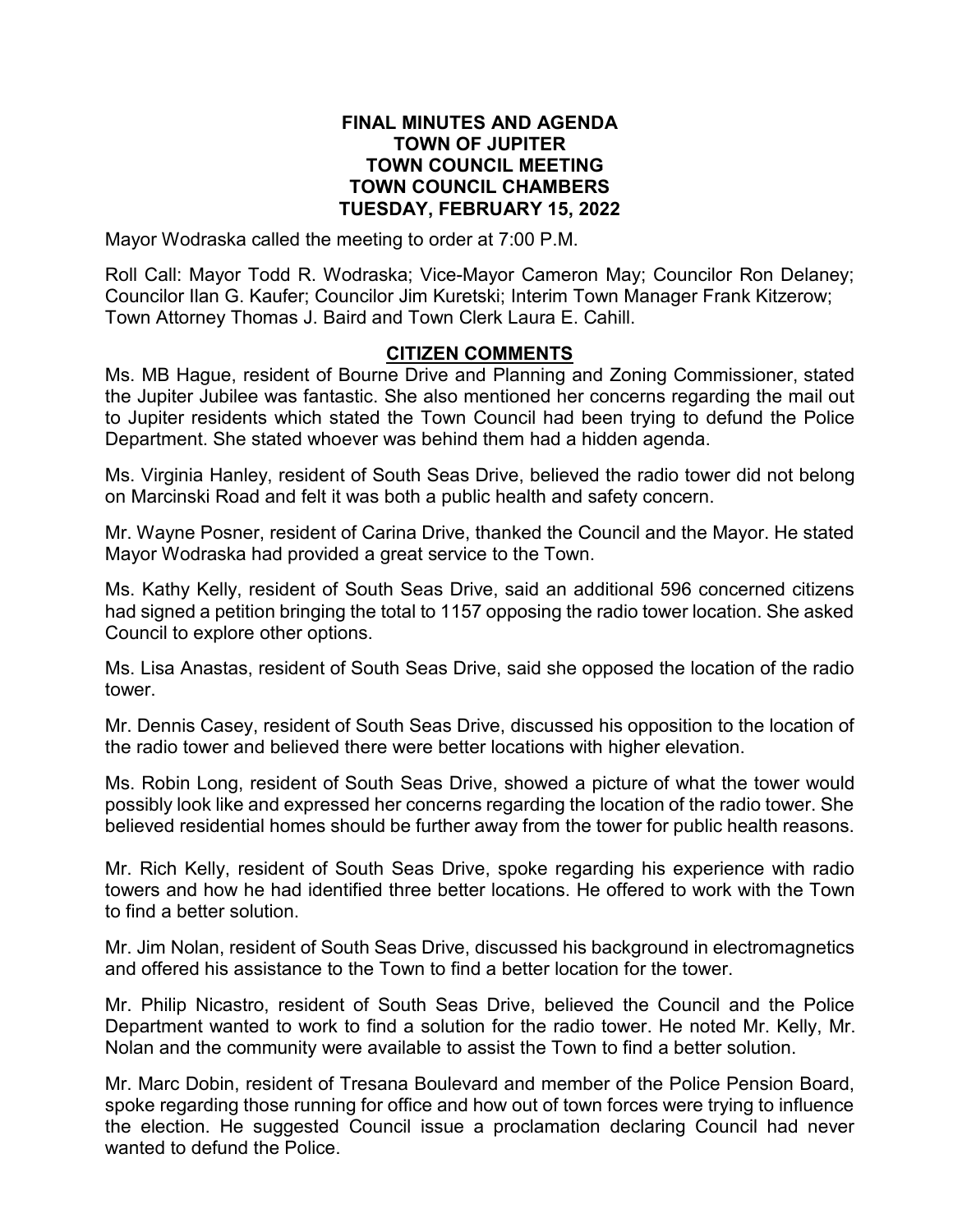## **CITIZEN COMMENTS**

Councilor Delaney stated he had arranged a meeting at the Bluff's between himself, the Interim Town Manager, Chief of Police, and the homeowner's association president on Friday afternoon at 2:00 P.M.

Councilor Kaufer thanked Councilor Delaney for scheduling the meeting and explained the reason the other Councilors could not attend the meeting was because it would be a Sunshine Law violation.

## **MINUTES**

1. February 1, 2022 Town Council Meeting Minutes.

Councilor Delaney moved to approve the February 1, 2022 Town Council Meeting Minutes, as amended; seconded by Vice-Mayor May; motion passed.

| Wodraska | May | Delaney | Kaufer | Kuretski |
|----------|-----|---------|--------|----------|
| Yes      | Yes | Yes     | Yes    | Yes.     |

#### **CONSENT AGENDA**

All items listed in this portion of the agenda are considered routine by the Town Council and will be enacted by one motion. There will be no separate discussion of these items unless a Councilor or citizen so requests; in which event, the item will be removed and considered at the beginning of the regular agenda.

Councilor Delaney moved to approve the Consent Agenda; seconded by Vice-Mayor May; motion passed.

| Wodraska | May | Delaney | Kaufer | Kuretski |
|----------|-----|---------|--------|----------|
| Yes      | Yes | Yes     | Yes    | Yes.     |

## **PUBLIC HEARING**

## **2. Admirals Cove – Golf Training Facility**

**A. Ordinance 1-22, Second Reading,** – *Quasi-judicial -* Large Scale Planned Unit Development (PUD) amendment with a waiver request to reduce the width and depth of parking spaces to allow for golf cart parking, located on a 248.8+/- acre property located north of Frederick Small Road and west of Alternate A-1-A.

Title read by Mr. Baird.

**B. Resolution 3-22,** – *Quasi-judicial* – Site plan amendment to add a golf training facility building east of the existing clubhouse on golf course land, located on 156.4+/- acres of property consisting of a clubhouse, golf course and lake tract within the Admirals Cove West PUD.

## **PUBLIC BUSINESS**

- **3. Resolution 28-22**, Approving application of Consumer Price Indexing to the rate for irrigation-quality water sold to the Loxahatchee River District.
- **4. Resolution 23-22, Cypress Drive Revitalization Landscape Contract (Phase 2)**  contract award recommendation for Kimley-Horn and Associates, Inc. for surveying, landscape and irrigation plans for \$52,326.50.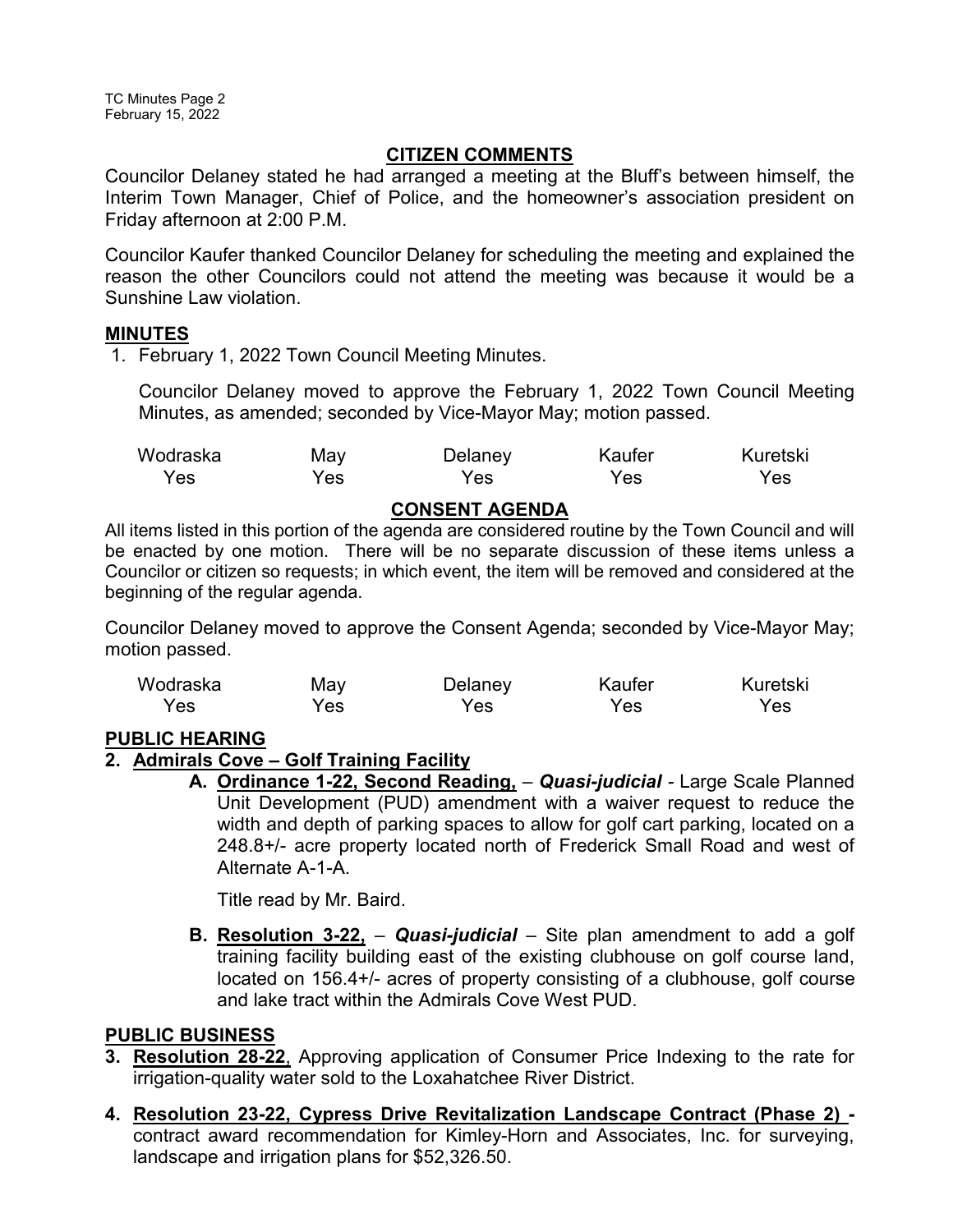# **CONSENT AGENDA**

## **PUBLIC BUSINESS**

- **5.** Informational Report: increase cost for supplying liquid chlorine purchased from Brenntag Mid-South, Inc for the Water Treatment Plant (W2206A).
- **6.** Approving the award of a purchase order to World Wide Technology, LLC in the amount of \$99,996.74 for Data Backup and Disaster Recovery Devices and Software.

# **REGULAR AGENDA**

**PUBLIC HEARING 7. Resolution 4-22, Sunoco at Sims Creek Plaza,** – *Quasi-judicial -* Site plan amendment application to modernize an existing nonconforming eight position automotive fueling station and convenience store, located on a 0.6 ± acre property at 1651 West Indiantown Road.

Town Clerk swore in 7 people.

Mr. Donaldson Hearing, Cotleur and Hearing and representing the applicant, MacMillan Real Estate LLC., reviewed the project's location and mentioned the Sims Creek Plaza owner, Janoura Partners, LLC., had invested a significant amount of money in upgrading the plaza.

He discussed the site plan and stated there would be close to \$1 million in improvements. He mentioned electric car charging stations and the increase in landscaping.

Mr. Hearing reviewed the conditions of approval that were agreed upon but noted the plaza owner and the applicant opposed the condition 4, to remove the existing driveway to West Indiantown Road and the related condition 5(a) to continue the perimeter landscaping where the existing driveway is removed. He mentioned the Planning and Zoning Commission (PZC) unanimously agreed to remove the conditions.

Mr. Peter Begovich, Planning and Zoning, said Staff recommended approval with existing conditions. He noted the PCZ agreed to all conditions with the exception of 4 and 5A and unanimously agreed they should be deleted. Mr. Begovich said Staff had recommended 4 and 5A because the transportation element of the comprehensive plan included a policy to encourage the limitation of vehicular access points on Indiantown Road as well as the Town's Council's strategic plan which encouraged reducing vehicle, pedestrian, and cyclist conflicts. He noted the access closure was not mandatory because the proposal was not a redevelopment.

Councilor Kaufer asked if there was pedestrian access to the shopping center from the charging stations on the north side. Mr. Hearing said no but stated access could easily be added.

Ms. Linda McDermott, resident of Chadwick Drive, commended Staff for standing firm on the conditions of approval. She felt the conditions could save lives and were in line with the comprehensive and strategic plans.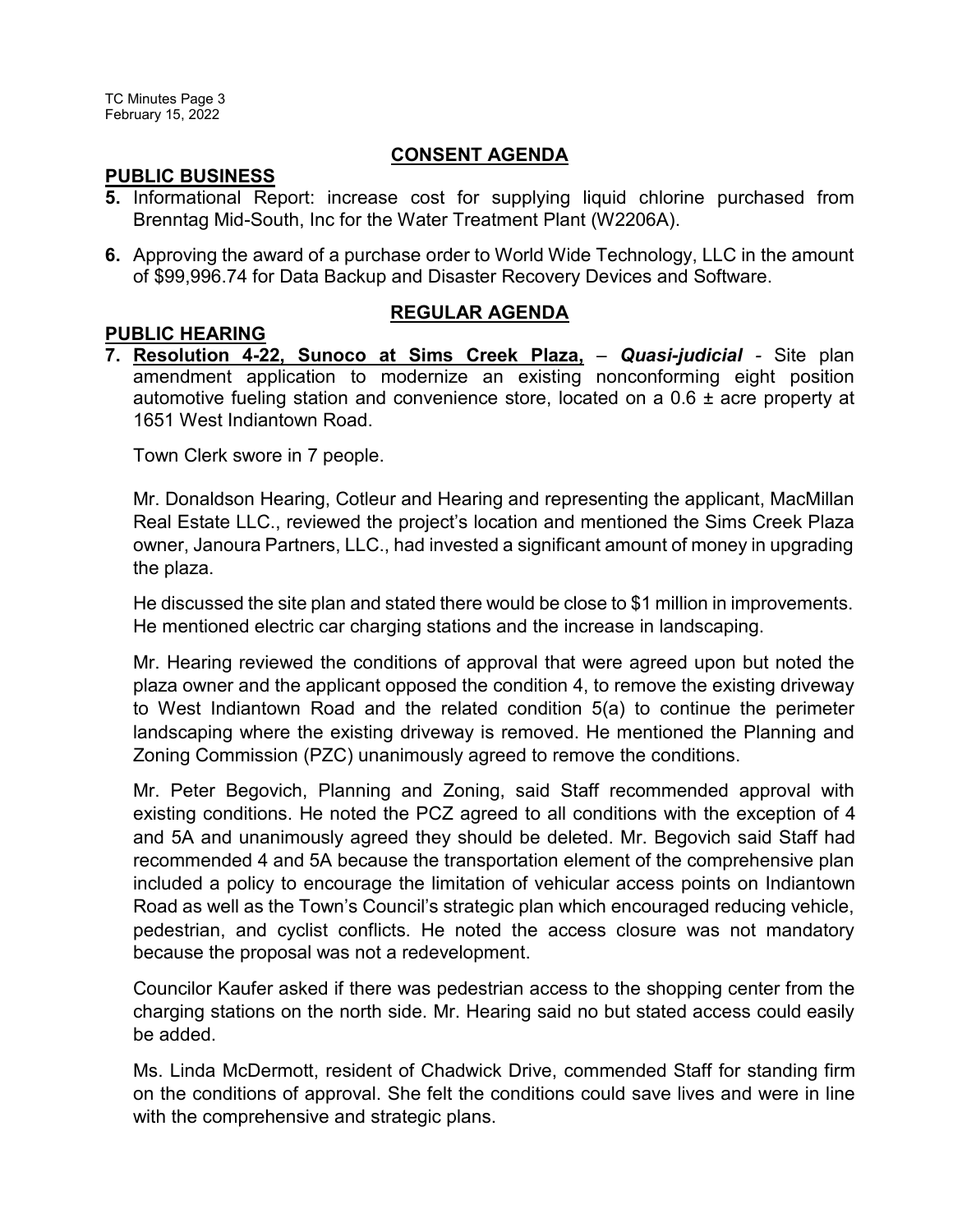## **REGULAR AGENDA**

#### **PUBLIC HEARING**

#### **7. Resolution 4-22, Sunoco at Sims Creek Plaza**

Councilor Kuretski said he was always concerned with public safety but with the constraints of the site plan he supported the recommendations of the PZC.

Councilor Delaney agreed and said it would be a great site plan improvement. He noted traffic flow to a gas station was very sensitive.

Councilor Kaufer supported PZC recommendations and asked for the pedestrian access near the charging stations on the north side to be added to the plan.

Councilor Kaufer moved to approve Resolution 4-22, as amended to include a pedestrian connection on the north end; seconded by Councilor Delaney; motion passed

| Wodraska | May | Delaney | Kaufer | Kuretski |
|----------|-----|---------|--------|----------|
| Yes      | Yes | Yes     | Yes    | Yes      |

## **PUBLIC BUSINESS**

**8.** Waste Management franchise agreement.

Mr. Frank Kitzerow, Interim Town Manager stated Council had been provided with the first amendment to extend the term of the franchise for solid waste services. He also stated in recent conversations with Waste Management, they asked the Town to include language from option four in the letters to the Town dated January 28, 2022 and February 14, 2022: A one (1) year extension of the current agreement at the same levels of service providing the Town an opportunity to explore all options, including the preparation of a Solicitation with a commensurate rate of \$22.00 per home per month effective March 151, 2022. At least 60 days before the expiration of the one-year term, the Town shall provide written notice to Contractor if Town desires to enter into discussions with Contractor regarding an extension. The Town and Contractor shall make good faith efforts to come to mutual agreement upon terms and conditions for an extension. If the parties' reach agreement on terms and conditions, then upon execution of a written amendment, the term shall be extended.

Vice-Mayor May stated his biggest concerns were rates increasing and other companies also pushing automation. He stated he liked the seven-year extension at the \$19.45 rate and the hybrid automation approach.

Councilor Kuretski mentioned there was not enough detail in the seven-year option and wanted to go out to bid to see all options. He stated he had lost confidence in Waste Management.

Councilor Delaney agreed with going out to bid.

Mr. Wayne Posner, resident of Carina Drive, stated his concerns regarding going out to bid and suggested going with the seven-year option at the rate of \$19.45.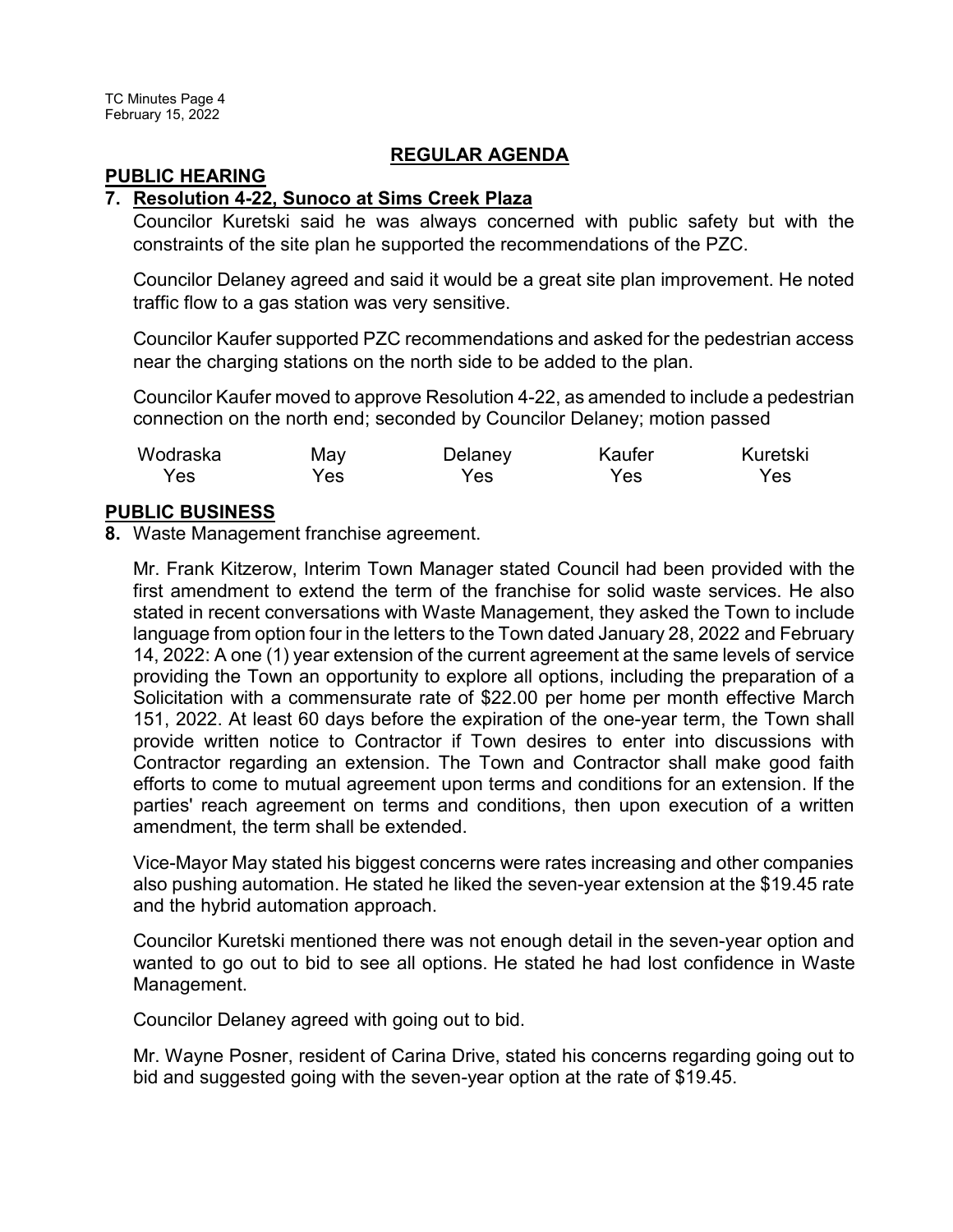TC Minutes Page 5 February 15, 2022

#### **REGULAR AGENDA**

#### **PUBLIC BUSINESS**

**8.** Waste Management franchise agreement.

Mr. Marc Dobin, resident of Tresana Boulevard and member of the Police Pension Board, mentioned there were no good choices but supported the one-year extension for a chance to go out to bid.

Mr. Ben Klug, resident of Raintree Trail, stated Waste Management was a partner in the community and asked Council to choose the one-year extension at the minimum.

Mr. Jeff Sabin, Government Affairs Director at Waste Management, stated the amendment that was read into the record by Mr. Kitzerow was agreed to by Waste Management.

Mr. Kitzerow clarified Waste Management agreed on the terms of the first amendment to extend the terms of the franchise, attachment four with the incorporation of the language from the Waste Management letters.

Councilor Kaufer stated the one-year extension made the most sense and hoped to move quickly on the RFP.

Councilor Kuretski reiterated he supported going out to bid.

Councilor Delaney moved to authorize the Mayor to execute the first amendment with the change in language of Section 2 to conform with the language the Interim Town Manager read into the record from the February 14, 2022 letter received from Mr. Jeff Sabin; seconded by Councilor Kaufer; motion passed

| Wodraska | May | Delaney | Kaufer | Kuretski |
|----------|-----|---------|--------|----------|
| Yes      | No. | Yes     | Yes    | No       |

#### **ROUNDTABLE**

**9.** Jones Creek/Jupiter River Estates canals vegetative trimming discussion.

Mr. David Brown, Director of Utilities, gave a brief presentation including the timeline from 2018 to present and the trimming plan going forward.

Councilor Kuretski asked why the Army Corps of Engineers (Corps) had accountability for the project. Mr. Brown was not sure but stated they had been brought in for review on many projects in the past couple of years.

Councilor Kuretski asked what they were reviewing. Mr. Brown noted one delay was the request for a Bonneted Bat survey to make sure the endangered species was not living in the vegetation.

Mr. Brown stated after the Corps approval, Staff was ready to put the contract out to bid and if the contract was received this month it was anticipated it would be awarded in April or May. After that the Town would seek Council approval of the maintenance assessment and a long term contract.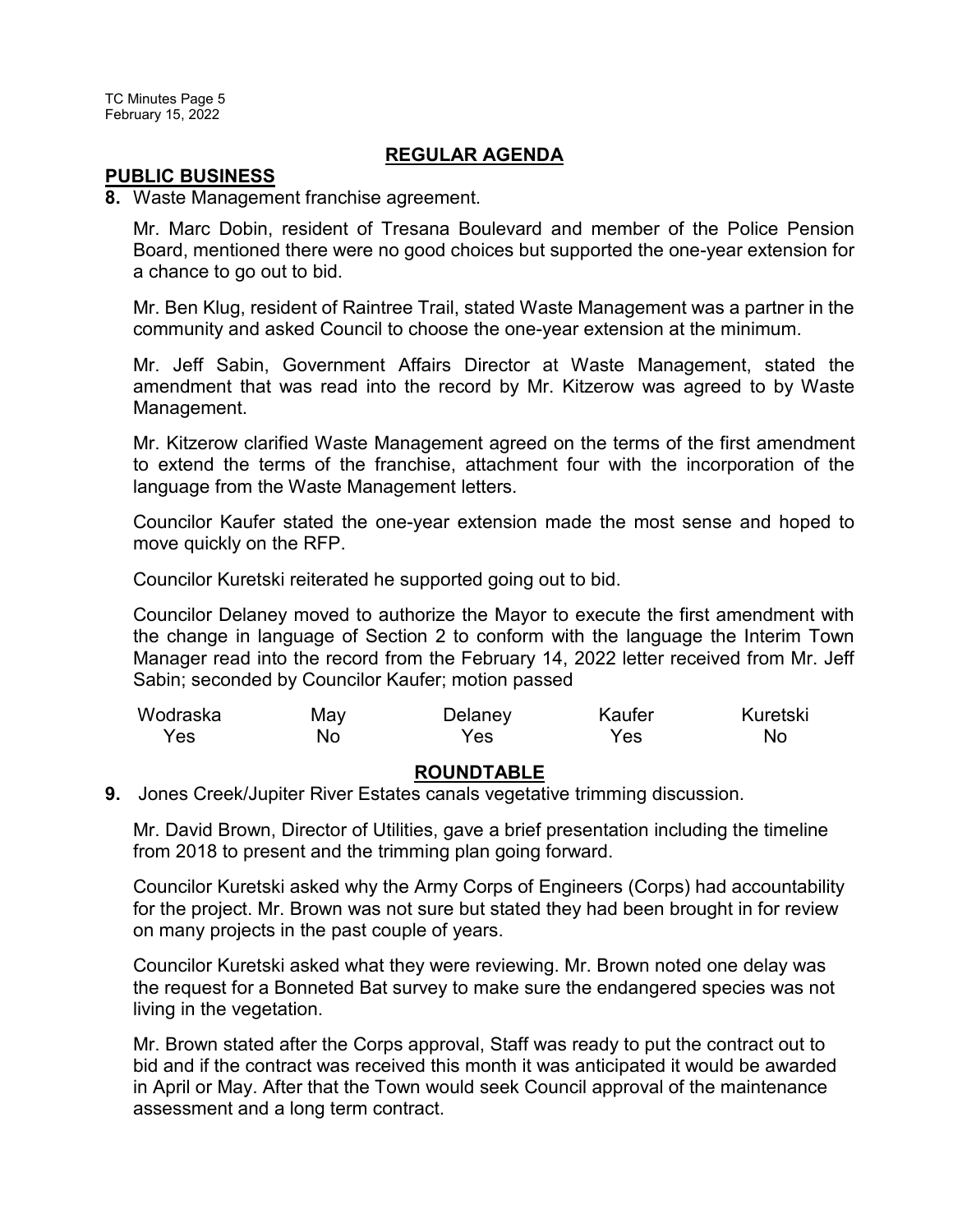#### **ROUNDTABLE**

**9.** Jones Creek/Jupiter River Estates canals vegetative trimming discussion.

Councilor Delaney asked if the residents would have a special taxing district situation. Mr. Brown said yes and it would include all the benefiting properties. Councilor

Delaney asked if the residents voted on that. Mr. Brown said there was an informal petition drive and it was about 65 percent positive. He said it would be up to Council to impose the assessment.

Mr. Heath Wintz, resident of Sioux Street, said he and a group of residents had been working to gain support for the maintenance. He said they went door to door and the signed document established intent for the proposal. He said about 68 percent of the residents were in favor of the proposal.

Councilor Kuretski said the special assessment district would have to happen in conjunction with the bid process. He noted with no grant, the resident commitment was necessary for the project.

Mayor Wodraska thanked Mr. Brown and noted that was the way the Town should work, together with the residents.

Mr. Wintz expressed gratitude for all the work the Town had done. He said the Town had worked with the Department of Environmental Protection (DEP) in addition to the Loxahatchee River District (LRD) to complete a pilot test of a new technology, an ozone disinfection system. Green Water Technologies provided three units positioned on the manmade creek for a two-month period. Mr. Wintz stated though it did not accomplish the reduction in bacteria that was expected, it did give unexpected results. While vegetative trimming might be a big step forward, some of the problems may be from the sediment itself. He looked forward to continued work towards clean water.

Mayor Wodraska commended the neighborhood for the hard work and investing in the process.

#### **REPORTS TOWN ATTORNEY -NONE TOWN MANAGER**

- · Loxahatchee River Bridge Planned waterway outage schedule Mr. Kitzerow stated Council received a letter last week regarding the planned waterway outage schedule of the Loxahatchee River bridge from Brightline.
- Strategic Planning Mr. Kitzerow stated a reminder was sent about strategic planning and hoped to get Councils' feedback by Friday.
- · Jupiter Jubilee Committee Mr. Kitzerow thanked the Jupiter Jubilee Committee for all their hard work.

Mayor Wodraska stated the Jupiter Jubilee was a huge success.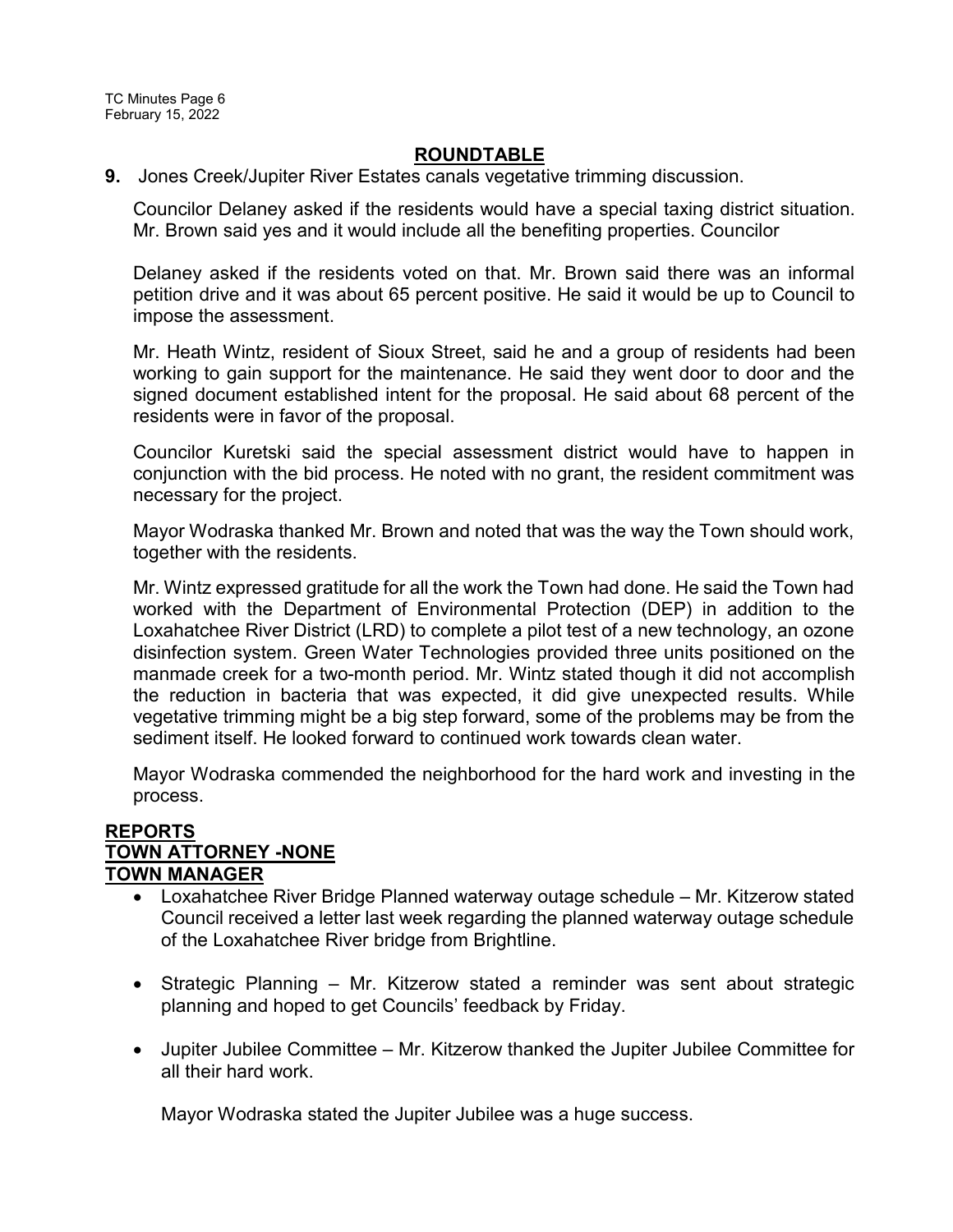## **TOWN COUNCIL – LIAISON REPORTS AND COMMENTS VICE-MAYOR MAY**

- · Jones Creek update Vice-Mayor May thanked Mr. David Brown for the update and all the hard work regarding Jones Creek.
- · Police positions Vice-Mayor May stated since last April, he and several other Council members wanted to fill the vacant positions within the Police department. He had also continued to support them and there has never been an effort to defund or eliminate the Police.

# **COUNCILOR KAUFER**

- · Federal Recovery Councilor Kaufer asked if the Federal recovery dollars were eligible to be used to offset some of the waste disposal rate increases to residents.
- Police positions Councilor Kaufer stated Council supported staffing.

# **COUNCILOR DELANEY**

• Police – Councilor Delaney spoke about Mr. Kitzerow's retirement party from Chief of Police and that he was thankful the Council had given the Police department everything they had asked. He mentioned there was no one on the Council that had ever said anything about defunding the Police.

# **COUNCILOR KURTESKI**

- Strategic Planning Councilor Kuretski stated he did not think the strategic planning should be finalized until the new Council was seated.
- Police Councilor Kuretski stated he appreciated the comments and liked the suggestion for a proclamation. He reiterated Council had never acted to defund the Police. Council unanimously supported having proclamation at the next meeting.

# **MAYOR WODRASKA**

• Park Partnership – Mayor Wodraska mentioned he asked the County School Board Superintended to partner with the Town to utilize the fields at Independence Middle **School** 

Councilor Kuretski agreed and said the Town should try to get an agreement with the School Board.

Mr. Kitzerow stated when he was Police Chief, the Council never once said no to anything the Police department asked for.

· Loxahatchee River Bridge Planned waterway outage schedule – Mayor Wodraska stated the schedule could be a problem due to some of the closures being on holiday weekends. He mentioned we needed to use every outlet to let people know the schedule.

Councilor Kuretski suggested sending a letter from the Mayor stating the concerns regarding the scheduled closure dates.

Vice-Mayor May suggested adding additional patrol on the west side of the bridge to make sure there was police presence in case of an emergency.